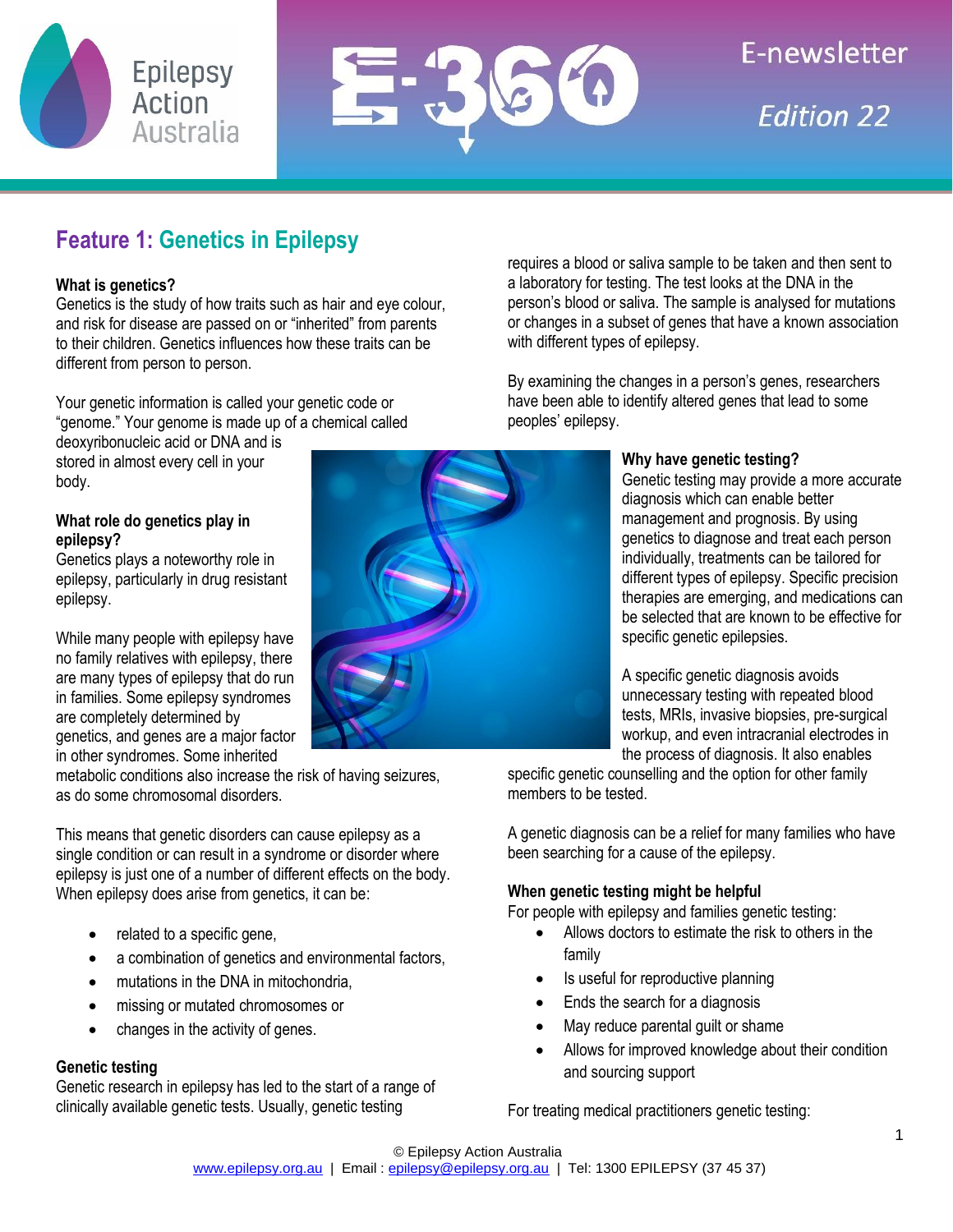

- Can sometimes enable changes in medical management
- Allows for prediction of epilepsy progression
- Enables genetic counselling
- Enables enrolment in clinical trials and research
- Can decrease the time and cost of diagnostic and treatment journey

### **Challenges**

Many people expect that genetic testing will yield a diagnosis, specific prognostic information, and a specific treatment. This may not always be the case.

The testing might find positive results in genes that are not expected to be responsible for the persons epilepsy symptoms, as well as secondary positive findings in genes of relevance to other disorders.

Positive test results may be distressing for other family members who are possibly carrying the same gene. However, carrying a gene variation does not necessarily mean it will lead to developing the condition or disease.

Genetic testing may not always be affordable for everyone.

### **Who should have genetic testing?**

It is best to do genetic testing on a person who already has a definite diagnosis of epilepsy but has a suspected genetic cause of their epilepsy.

The chance of finding a genetic cause for epilepsy is higher when there are other family members who have similar symptoms. However, people with no previous family history of epilepsy may also have a genetic form of epilepsy.

A neurologist can recommend when genetic testing would be useful, choose the appropriate testing, explain the findings and refer to genetic counselling when appropriate.

### **What are the costs?**

The cost of genetic testing procedures varies, from less than \$100 to more than \$1000, depending on several factors and any health insurance rebates. it is best to speak with your neurologist about your specific situation.

**After years of being told seizures were "just in her head", a 17-year-old Teresa finally learnt what was causing her mystery illness. Read her story here** 

**(**[https://www.abc.net.au/news/2017-12-26/dna-test-reveals](https://www.abc.net.au/news/2017-12-26/dna-test-reveals-defective-gene-the-cause-of-teenagers-seizures/9224268)[defective-gene-the-cause-of-teenagers-seizures/9224268\)](https://www.abc.net.au/news/2017-12-26/dna-test-reveals-defective-gene-the-cause-of-teenagers-seizures/9224268)

### **Future outlook**

The field of epilepsy genetics is expanding rapidly, and new genes associated with epilepsy are being identified often. Identifying genes for epilepsy provides researchers with important information towards new treatments for the condition and the development of personalised and precision therapies for people with difficult and complex epilepsies. Finding drugs that directly target the genetic basis of epilepsy will ultimately lead to better seizure control and improved quality of life for people with epilepsy and their families.

Genetics plays a major role in epilepsy, particularly in people with seizures resistant to medication. The neurologist can triage who most needs and could benefit from genetic testing, choose the appropriate testing, and explain the findings.

Genetic research may also lead to a better understanding of why people with epilepsy experience other conditions such as depression and memory or learning difficulties, at a much higher rate than the general population.

For more detailed information on specific syndromes and genetic testing, please consult your doctor or a genetic counsellor.

### **For more information:**

Introduction to Genetics [https://www.my46.org/intro/what-is](https://www.my46.org/intro/what-is-genetics)**[genetics](https://www.my46.org/intro/what-is-genetics)** Genetics and Epilepsy [https://www.aboutkidshealth.ca/Article?contentid=2059&langua](https://www.aboutkidshealth.ca/Article?contentid=2059&language=English) [ge=English](https://www.aboutkidshealth.ca/Article?contentid=2059&language=English) Genetic Testing <https://www.epilepsy.com/learn/diagnosis/genetic-testing> Access to genetic testing Australia [https://www.alrc.gov.au/publications/10-genetic-testing/access](https://www.alrc.gov.au/publications/10-genetic-testing/access-genetic-testing)[genetic-testing](https://www.alrc.gov.au/publications/10-genetic-testing/access-genetic-testing)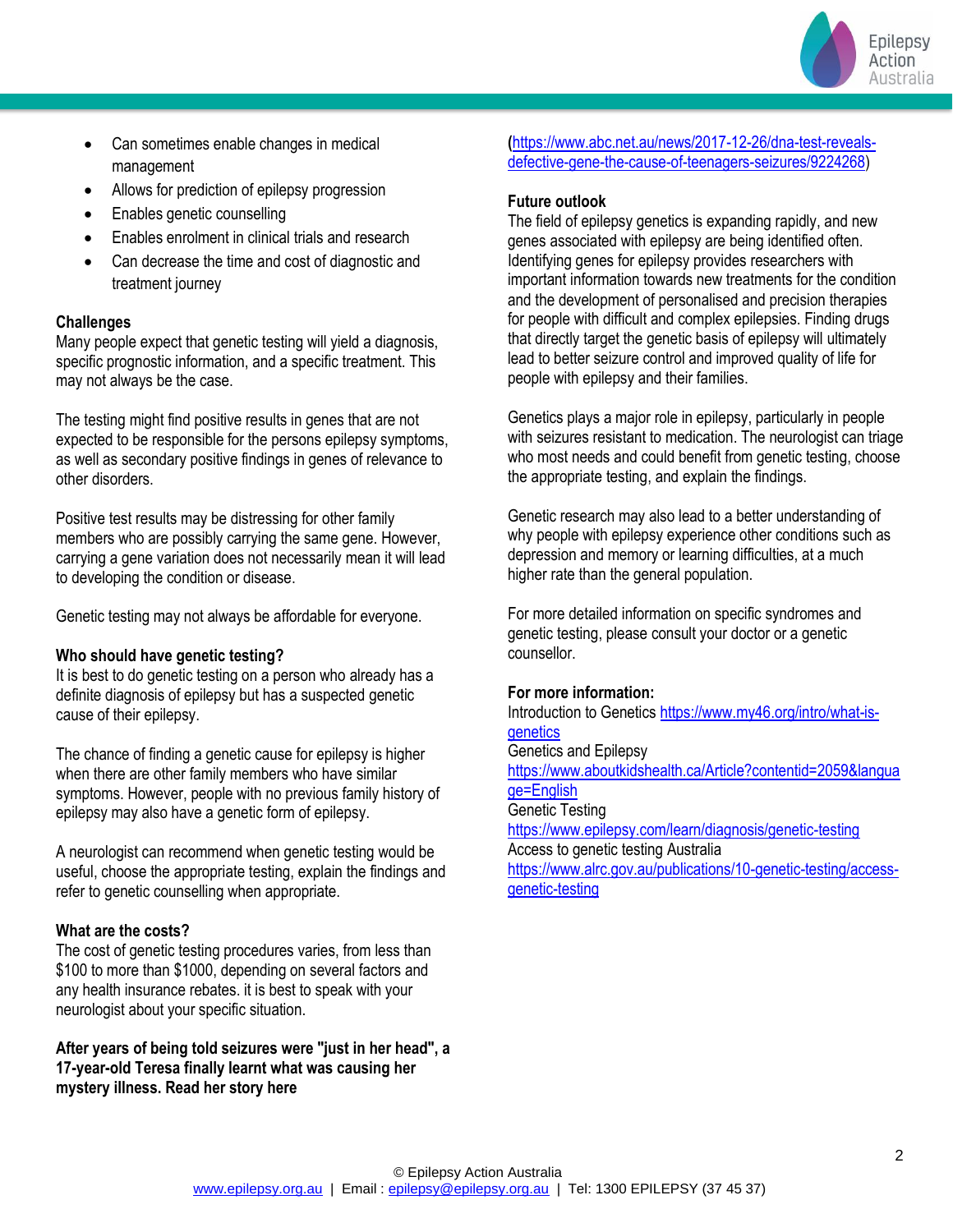

### **Feature 2: Focal Seizures**

What type of seizures do you have? There are many terms used for focal seizures; some people use the term "petit mal" whilst others say partial or even absence seizures. There have been recent changes to seizure naming and organisation and these non-convulsive seizures are now called *focal seizures*. It can be confusing to say the least. Here we will discuss focal seizures.

### **Old terms**

Probably the oldest terms for seizures that are still incorrectly used are *grand mal* and *petit mal.* They are French terms meaning great sickness and little sickness and usually refer to convulsive seizure or non-convulsive seizure.

We then moved on to *partial seizures* which were sometimes used to refer to any minor or non-convulsive seizure. Partial seizures were split up into *simple partial seizure* and *complex partial seizure.* Simple partial seizures were

also sometimes called an *aura* because there was complete awareness for the seizure. Complex partial meant the person lost or had impaired awareness and often became disorientated or confused and had behavioural changes.

#### **New terms**

Seizures are now divided into groups depending on:

- where they start in the brain
- whether or not a person's awareness is impaired
- whether or not seizures involve movement

Depending on where they start, seizures are described as either focal onset, generalised onset or unknown onset. Focal onset seizures

The most recent changes have now called the petit mal or partial seizures, *focal onset seizures.*

*Focal onset seizures are seizures that start in one small area or one hemisphere of the brain.*

There are a few subgroups of focal onset seizures. They include:



### **1) Focal Aware Seizures**

In these seizures the person is conscious (aware and alert) and will usually know that something is happening and will remember the seizure afterwards. Sometimes they may not be able to move or communicate during the seizure, but they are aware of what is happening.

> • Focal aware seizures usually last less than two minutes and are distinguished by the symptoms that are seen or felt. They can be further divided into:

• Focal sensory seizure– numbness, tingling or burning sensation in a region of the body, unusual smell or taste, dizziness, feeling hot or cold

• Focal motor seizure – jerking of a limb, twitching of the face, weakness or paralysis of a muscle group

• Focal autonomic seizure – blushing, pallor, heart-rate changes or palpitations,

nausea

- Focal emotional seizure changes in mood or emotion such as fear, panic, laughing, crying
- Focal cognitive seizure unable to speak, speech difficulty, déjà vu, visual hallucinations, hearing sounds
- Focal behaviour arrest seizure the person just "freezes" and appear unable to move or talk

Remember the person know these focal aware seizures are happening and may not even regard them as a seizure, but as a warning of an impending seizure. What causes these symptoms though is seizure activity in a small region of the brain.

When a focal aware seizure ends, the person usually continues doing whatever activity they were doing before it started. This type of seizure can also develop into a stronger seizure with impaired awareness or loss of consciousness (focal impaired awareness and/or tonic clonic seizures)

Quite often people think they just have focal aware seizures, but there often can be a loss of awareness without the person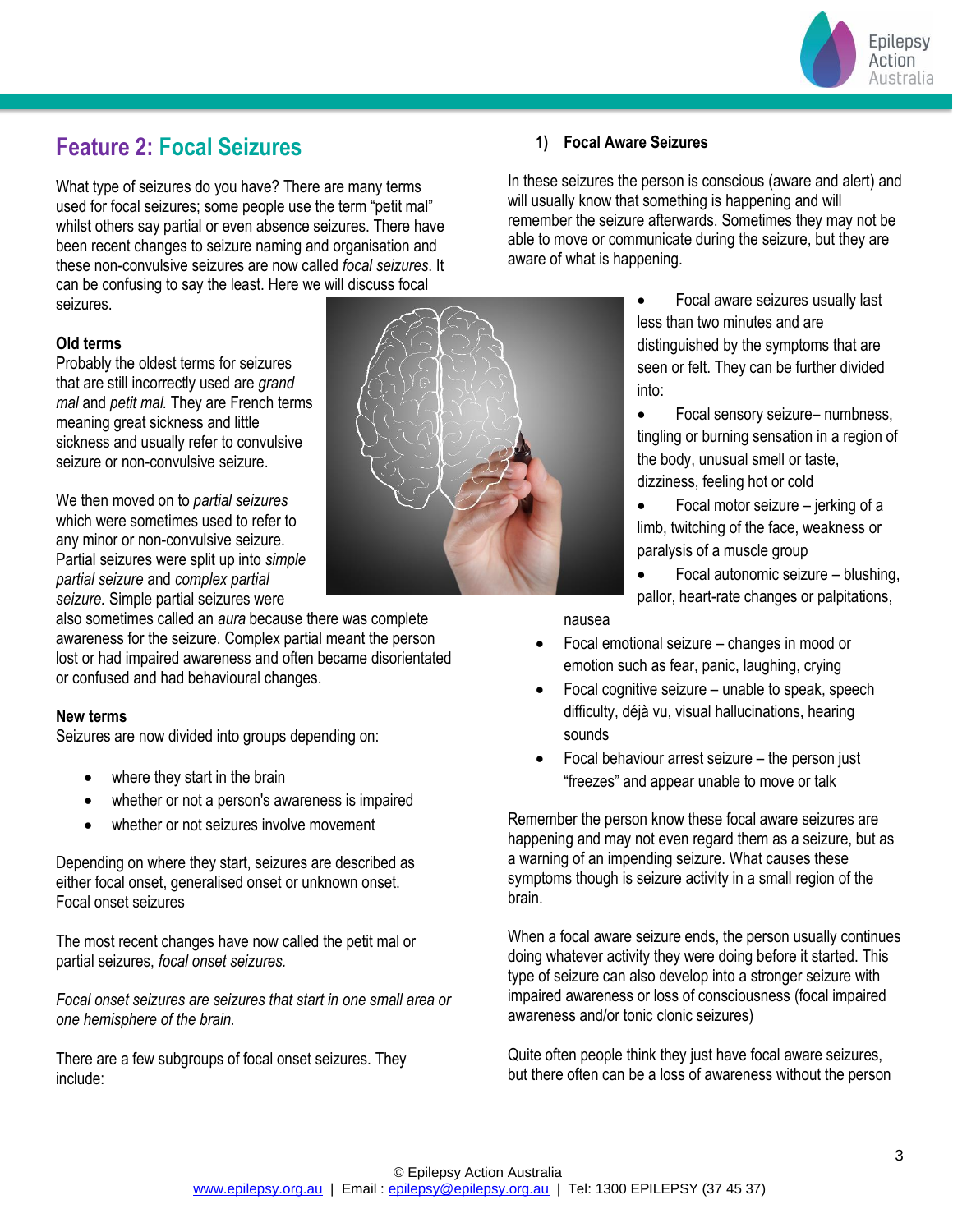

realising until an eyewitness describes to them what their behaviour was during the seizure.

2) **Focal Impaired Awareness Seizures** – these are often simply called focal seizures.

Awareness during a seizure is described as the person being fully aware of themself and their environment throughout the seizure, even if they are immobile. If awareness is impaired at any point during the seizure, the seizure is then called a focal impaired awareness seizure. The degree of loss of awareness may vary.

In these seizures the person's awareness is diminished, and they may be confused, may or may not be able to hear you, and will not fully understand what you say or be able to respond to you. Often, they lose memory for some or all the seizure.

These seizures typically last from 1 to 2 minutes but the postseizure period can last several minutes.), Symptoms vary but can include; blank staring or confusion, chewing or lip smacking, picking at clothes, fumbling, repetitive movements, unusual vocalisation, becoming unaware of surroundings, and wandering. Sometimes these seizures are very subtle and not recognised as a seizure, and other times they are mistaken for intoxication or psychiatric illness. This seizure type may be preceded by a focal aware seizure (previously referred to as an aura or warning)

Afterward, the person may be tired or confused for about 5 - 15 minutes and may need to rest and not be able to return to normal function for hours.

Sometimes these seizures can spread to the other side (hemisphere) of brain and develop into a tonic clonic seizure.

| <b>Focal Onset Seizures</b>           |                                                                     |                                                                                                                               |  |
|---------------------------------------|---------------------------------------------------------------------|-------------------------------------------------------------------------------------------------------------------------------|--|
| <b>Seizure Type</b>                   | <b>Older Terms</b>                                                  | <b>Seizure types</b><br>seen                                                                                                  |  |
| <b>Focal Aware</b><br><b>Seizures</b> | Petit Mal,<br><b>Simple Partial</b><br>Seizure,<br>Aura,<br>Warning | Focal sensory,<br>Focal motor,<br>Focal emotional,<br>Focal cognitive,<br>Focal autonomic<br>and<br>Focal behaviour<br>arrest |  |

| <b>Focal Impaired</b> | Peti |
|-----------------------|------|
| <b>Awareness</b>      | Con  |
| <b>Seizures</b>       | Seiz |
|                       | Foc  |
|                       | Seiz |

t Mal. nplex Partial zure, al Dyscognitive zure

Any focal seizure which involves impaired awareness

The most common focal seizures arise from the temporal and frontal lobes. Sometimes people are told they have temporal lobe epilepsy or frontal lobe epilepsy. These are correct, more specific terms to describe the type of epilepsy.

Because focal seizures arise from a small part of the brain, if they are not successfully controlled by medication, then surgical removal of the seizure focus is possibly an option.

It's not unusual for someone not to know the type of seizure or epilepsy they have. Often seizures are diagnosed based on descriptions of what an eyewitness has seen. These descriptions may not be fully complete, or one can't tell where a seizure begins from this information.

Unfortunately, focal seizures can quite often be misunderstood or mistaken for other events. Diagnosis can take some time if this happens.

## **In the News – The latest on epilepsy**



### **How epilepsy may arise in a healthy brain**

Scientists at McGill University Canada have developed a new method to study how seizures arise in the healthy brain to better understand how seizures arise in humans.

[https://www.mcgill.ca/newsroom/channels/news/using-laser](https://www.mcgill.ca/newsroom/channels/news/using-laser-light-study-how-epilepsy-arises-healthy-brain-295750)[light-study-how-epilepsy-arises-healthy-brain-295750](https://www.mcgill.ca/newsroom/channels/news/using-laser-light-study-how-epilepsy-arises-healthy-brain-295750)

### **A new treatment approach is needed to improve prognosis of epilepsy.**

During the past two decades, more than two dozen new recognised anti-epileptic drugs have become available, however, the long-term prognosis of anti-epileptic drug treatment, however, hasn't improved.

[https://lens.monash.edu/2019/03/25/1374040/epilepsy-urgent](https://lens.monash.edu/2019/03/25/1374040/epilepsy-urgent-need-to-improve-diagnosis)[need-to-improve-diagnosis](https://lens.monash.edu/2019/03/25/1374040/epilepsy-urgent-need-to-improve-diagnosis)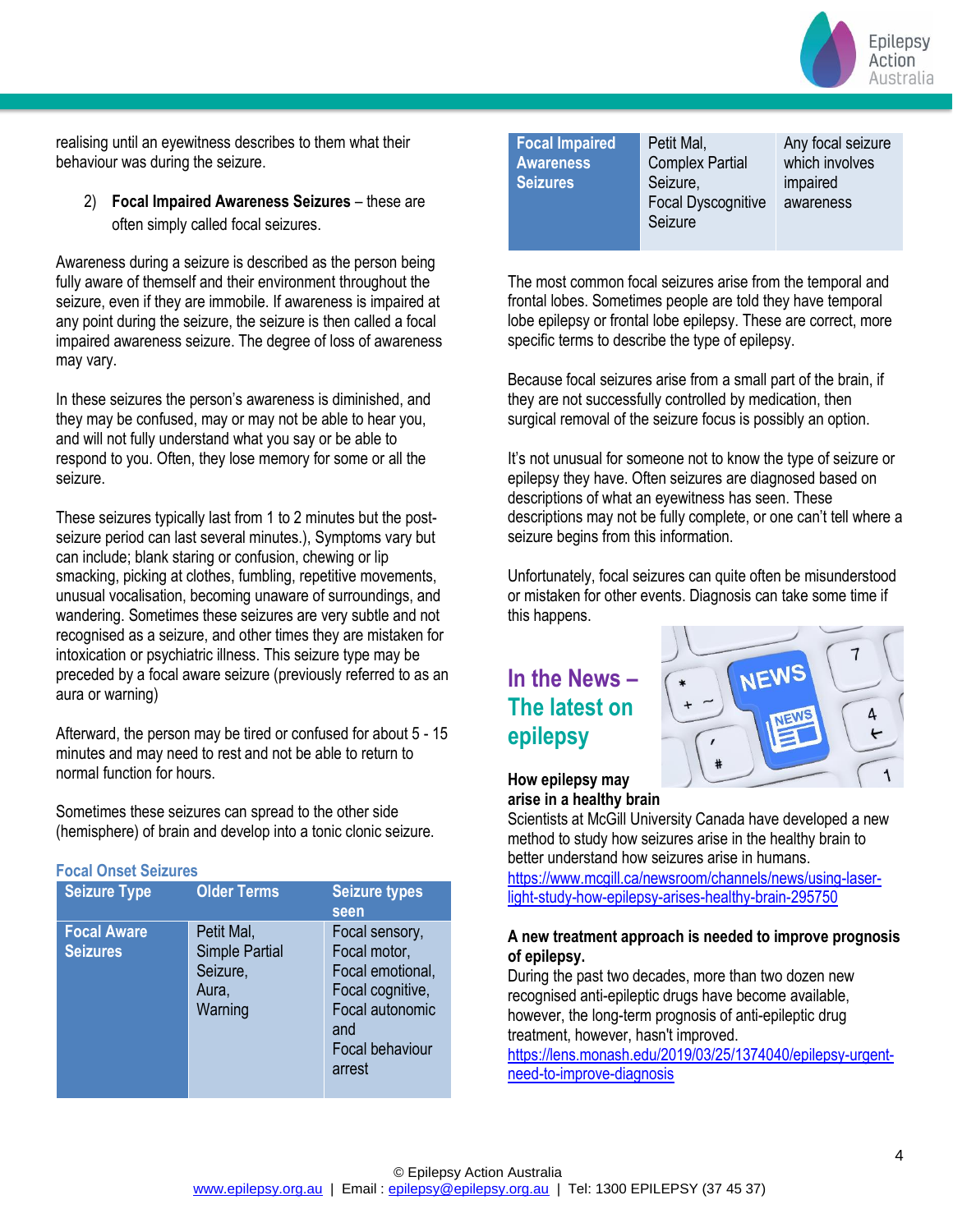

### **The link between concussions and epilepsy**

Although concussions range in severity, and many people walk away relatively unscathed, the side effects that come after a concussion can be lengthy.

[https://www.robinspost.com/news/consumer-news/consumer](https://www.robinspost.com/news/consumer-news/consumer-daily-reports/843418-consumer-news-new-study-shows-the-link-between-concussions-and-development-of-epilepsy.html)[daily-reports/843418-consumer-news-new-study-shows-the](https://www.robinspost.com/news/consumer-news/consumer-daily-reports/843418-consumer-news-new-study-shows-the-link-between-concussions-and-development-of-epilepsy.html)[link-between-concussions-and-development-of-epilepsy.html](https://www.robinspost.com/news/consumer-news/consumer-daily-reports/843418-consumer-news-new-study-shows-the-link-between-concussions-and-development-of-epilepsy.html)

### **Andrew Johns' admission that concussions most likely contributed to his epilepsy**

[https://www.stuff.co.nz/sport/league/111356655/rugby-league](https://www.stuff.co.nz/sport/league/111356655/rugby-league-legend-andrew-johns-shock-admission-on-concussions-contributing-to-his-epilepsy)[legend-andrew-johns-shock-admission-on-concussions](https://www.stuff.co.nz/sport/league/111356655/rugby-league-legend-andrew-johns-shock-admission-on-concussions-contributing-to-his-epilepsy)[contributing-to-his-epilepsy](https://www.stuff.co.nz/sport/league/111356655/rugby-league-legend-andrew-johns-shock-admission-on-concussions-contributing-to-his-epilepsy)

### **Starstim – using mild electrical currents to treat drugresistant epilepsy**

Starstim, a device that uses transcranial current stimulation to deliver mild electric currents to the scalp to calm abnormal activity of the brain resulted in a reduction in seizure frequency of at least 40% from baseline in 75% of the patients. [https://neuronewsinternational.com/starstim-medication](https://neuronewsinternational.com/starstim-medication-resistant-epilepsy/)[resistant-epilepsy/](https://neuronewsinternational.com/starstim-medication-resistant-epilepsy/)

### **Tweet goes viral after helping a stranger having a seizure**

A media student in Canada writes about her encounter with a stranger on a train who has a seizure highlighting the reality of living with epilepsy [https://uk.style.yahoo.com/woman-goes](https://uk.style.yahoo.com/woman-goes-viral-twitter-encounter-stranger-highlights-reality-living-epilepsy-095815458.html)[viral-twitter-encounter-stranger-highlights-reality-living-epilepsy-](https://uk.style.yahoo.com/woman-goes-viral-twitter-encounter-stranger-highlights-reality-living-epilepsy-095815458.html)[095815458.html](https://uk.style.yahoo.com/woman-goes-viral-twitter-encounter-stranger-highlights-reality-living-epilepsy-095815458.html)

#### **Study uses focussed ultrasound to treat epilepsy**

Researchers at The Ohio State University College of Medicine are studying how well focused ultrasound surgery works in adults with a specific type of epilepsy whose seizures are not controlled by medication. [https://www.crescent-](https://www.crescent-news.com/on_the_wire/health/study-uses-focused-ultrasound-to-treat-epilepsy/article_576739b2-2309-5600-afe9-31eb7e6acd25.html)

[news.com/on\\_the\\_wire/health/study-uses-focused-ultrasound-](https://www.crescent-news.com/on_the_wire/health/study-uses-focused-ultrasound-to-treat-epilepsy/article_576739b2-2309-5600-afe9-31eb7e6acd25.html)

[to-treat](https://www.crescent-news.com/on_the_wire/health/study-uses-focused-ultrasound-to-treat-epilepsy/article_576739b2-2309-5600-afe9-31eb7e6acd25.html)[epilepsy/article\\_576739b2-](https://www.crescent-news.com/on_the_wire/health/study-uses-focused-ultrasound-to-treat-epilepsy/article_576739b2-2309-5600-afe9-31eb7e6acd25.html) [2309-5600-afe9-](https://www.crescent-news.com/on_the_wire/health/study-uses-focused-ultrasound-to-treat-epilepsy/article_576739b2-2309-5600-afe9-31eb7e6acd25.html) [31eb7e6acd25.html](https://www.crescent-news.com/on_the_wire/health/study-uses-focused-ultrasound-to-treat-epilepsy/article_576739b2-2309-5600-afe9-31eb7e6acd25.html)

**Q&As – Our service providers answer your questions**



### **Q. I was diagnosed with epilepsy many years ago and I have a lot of side effects, particularly memory loss. Are there any online groups I can join to talk to?**

A. There are many online support groups, too many to list here. We often recommend *Forum4e* or *MyEpilepsyTeam* and if you join one or both sometimes you can source a smaller group through them if that is what you prefer. These are the details of online support groups in this Factsheet

[\(https://www.epilepsy.org.au/wp-content/uploads/2019/02/Fact-](https://www.epilepsy.org.au/wp-content/uploads/2019/02/Fact-Sheet-Online-Support-Groups.pdf)[Sheet-Online-Support-Groups.pdf](https://www.epilepsy.org.au/wp-content/uploads/2019/02/Fact-Sheet-Online-Support-Groups.pdf) )

Memory difficulties are one of the biggest complaints for people with epilepsy. I've added this link with some videos from Neuropsychologist Dr Laurie Miller discussing different aspects of memor[y https://www.epilepsy.org.au/psychosocial-wellbeing](https://www.epilepsy.org.au/psychosocial-wellbeing-for-adults-living-with-epilepsy/optimal-living-with-epilepsy/memory/)[for-adults-living-with-epilepsy/optimal-living-with](https://www.epilepsy.org.au/psychosocial-wellbeing-for-adults-living-with-epilepsy/optimal-living-with-epilepsy/memory/)[epilepsy/memory/](https://www.epilepsy.org.au/psychosocial-wellbeing-for-adults-living-with-epilepsy/optimal-living-with-epilepsy/memory/) and this is a link to our web page specifically about memor[y https://www.epilepsy.org.au/about](https://www.epilepsy.org.au/about-epilepsy/living-with-epilepsy/lifestyle-issues/memory/)[epilepsy/living-with-epilepsy/lifestyle-issues/memory/](https://www.epilepsy.org.au/about-epilepsy/living-with-epilepsy/lifestyle-issues/memory/)

**Q. I have been seizure free for over 10 years and no longer taking medication for over 5 years. I recently went to reapply for my license and saw a new doctor. He has said I cannot get my license without recommencing medication. Is this right? I do not want to take medication if I am not having seizures.**

A. I'm sorry to hear you have been told this. Certainly, there are different situations for individuals, but from what you described, it sounds like you are well within your rights to expect to return to driving.

The new classification and definition of epilepsy includes this: "Epilepsy is considered to be *resolved* for individuals who had an age-dependent epilepsy syndrome but are now past the applicable age or those who have remained seizure-free for the last 10 years, with no seizure medicines for the last 5 years." So your epilepsy would now be considered "resolved" according to this (ILAE) definition [\(https://www.ilae.org/guidelines/definition-and]((https:/www.ilae.org/guidelines/definition-and-classification/the-2014-definition-of-epilepsy-a-perspective-for-patients-and-caregivers)[classification/the-2014-definition-of-epilepsy-a-perspective]((https:/www.ilae.org/guidelines/definition-and-classification/the-2014-definition-of-epilepsy-a-perspective-for-patients-and-caregivers)[for-patients-and-caregivers\)]((https:/www.ilae.org/guidelines/definition-and-classification/the-2014-definition-of-epilepsy-a-perspective-for-patients-and-caregivers)

Page 83 onwards of this Assessing Fitness to Drive document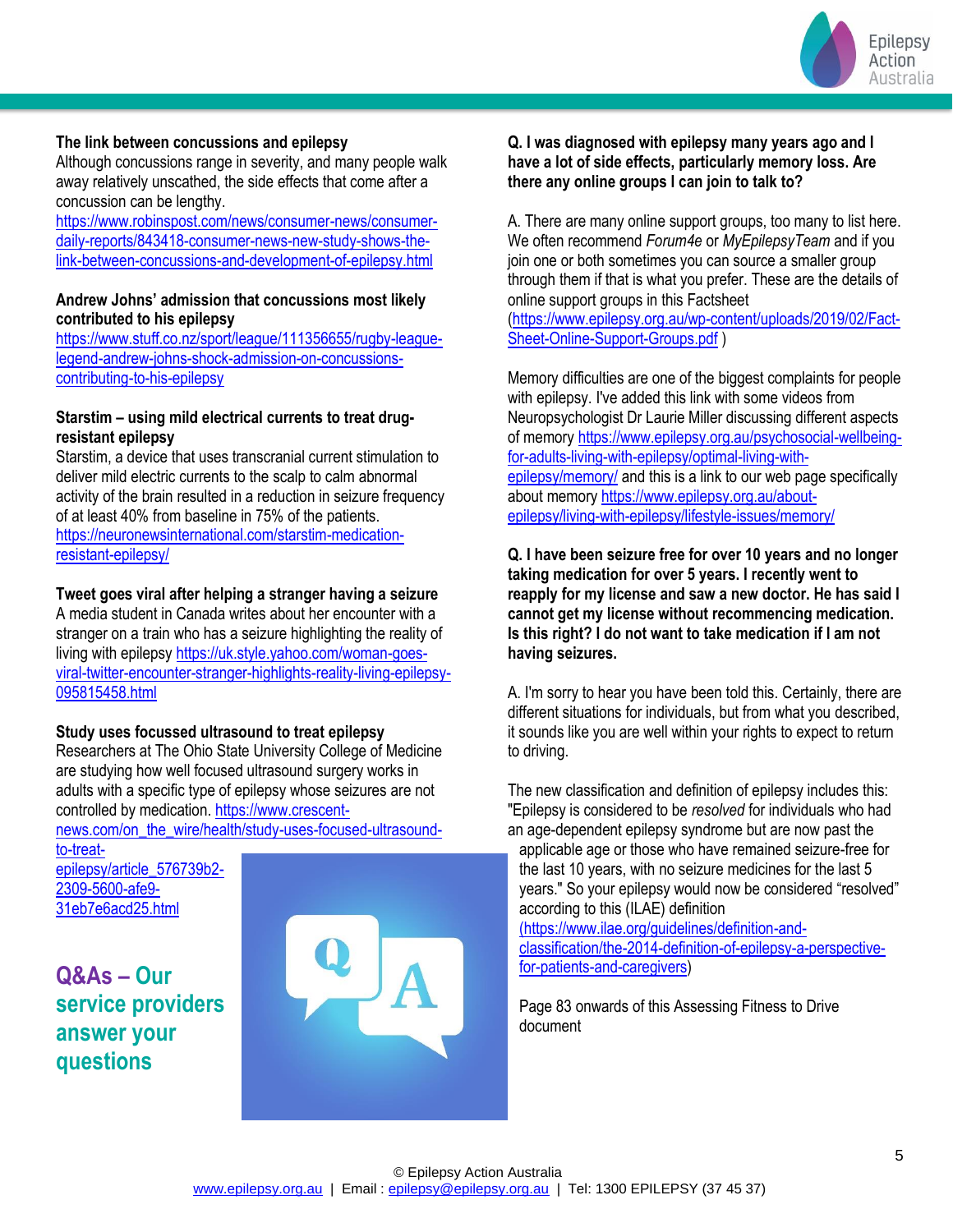

### [\(https://austroads.com.au/\\_\\_data/assets/pdf\\_file/0022/104197/](https://austroads.com.au/__data/assets/pdf_file/0022/104197/AP-G56-17_Assessing_fitness_to_drive_2016_amended_Aug2017.pdf) [AP-G56-](https://austroads.com.au/__data/assets/pdf_file/0022/104197/AP-G56-17_Assessing_fitness_to_drive_2016_amended_Aug2017.pdf)

17 Assessing fitness to drive 2016 amended Aug2017.pdf) explains many circumstances related to seizures and epilepsy where people can or cannot drive and how long they should expect to lose their license for.

I think is it unreasonable to expect you to recommence medication for this reason. My first advice is to see a different neurologist (maybe one that is an epilepsy specialist) or even contact your original neurologist if you can. Ideally, it's best to see someone who knows your medical history.

This is the position of the Epilepsy Society of Australia (run by neurologists) [https://www.epilepsy](https://www.epilepsy-society.org.au/resources/driving-guidelines.asp)[society.org.au/resources/driving-guidelines.asp](https://www.epilepsy-society.org.au/resources/driving-guidelines.asp)

**Q. I'm 29 years old and have had epilepsy for 8 years. The doctor said it was "frontal epilepsy". Most of my seizures are during sleep and very mild. Occasionally I get really bad seizures where my whole body jerks and it takes a couple of hours to recover. I take carbamazephine 400mg a day. Is this the right medicine? Why aren't my seizures stopping? Am I at risk for sudden death?**

If you have frontal lobe epilepsy, then carbamazepine is one of the drugs that is often used to manage it. There are many epilepsy drugs, but carbamazepine has been used for a long time and has worked quite well for many people with focal epilepsies.

There are many different brands and formulations of carbamazepine, some last longer in the body than others, and the doses people take varies greatly also. The average dose for carbamazepine is up to 800-1200 mg/day. This obviously depends on side effects the medication causes you and effective seizure control. So, if your seizures are controlled with a lower dose, then there is no need to raise it. However, your seizures are not controlled, so it is worth discussing with your doctor about increasing your dose. This is an article explaining carbamazepine dosing

[\(https://reference.medscape.com/drug/tegretol-xr-equetro](https://reference.medscape.com/drug/tegretol-xr-equetro-carbamazepine-343005)[carbamazepine-343005](https://reference.medscape.com/drug/tegretol-xr-equetro-carbamazepine-343005) )

Here is more about carbamazepine. Your pharmacist should also be able to help with information.

[\(https://www.healthdirect.gov.au/medicines/brand/amt,3827011](https://www.healthdirect.gov.au/medicines/brand/amt,3827011000036102/carbamazepine-sandoz) [000036102/carbamazepine-sandoz](https://www.healthdirect.gov.au/medicines/brand/amt,3827011000036102/carbamazepine-sandoz) )

You are right to be concerned about seizures during your sleep. There are more risks associated with the (tonic clonic) seizures you describe in your sleep than any other seizure type, so the best way to lessen your risk is to reduce your seizures. This information talks about reducing your risk. [https://www.epilepsy.org.au/epilepsy-and-risk\\_taking-action](https://www.epilepsy.org.au/epilepsy-and-risk_taking-action-against-risk/)[against-risk/](https://www.epilepsy.org.au/epilepsy-and-risk_taking-action-against-risk/)

It would be worth seeing your treating doctor to ask about your medication and dosages.

**Q. My seizures are very reactive to stress, so when I am under pressure, I have more seizures. I also have depression and taking medication for it. What can I do myself to help manage my stress and depression? I cannot drive so would prefer telephone or online support.**

There are many, many online services, information and apps that can help you. I will suggest a few here but have a look and see what you think so you can find something to best suit your needs.

**Call to Mind** is a telepsychiatry service that allows people across Australia to access quality mental health care. There is a team of psychiatrists and psychologists who consult via video-conferencing platform, so you can attend your appointment from anywhere. You need a referral from your GP and can access your consult from a computer, smart phone or tablet at home or maybe even at your GP's practice. <https://calltomind.com.au/>

**The MindSpot Clinic 1800 614 434** MindSpot is a free service for Australian adults who are experiencing difficulties with anxiety, stress, depression and low mood. They provide assessment and treatment courses, or can help you find local services that can help[. https://mindspot.org.au/](https://mindspot.org.au/)

**Counselling at Your Place** is an Australian Skype and telephone counselling service open from 10am to 10pm, 7 days a week 365 days a year. They can confidentially debrief and provide therapeutic counselling support without the need to leave the safety and comfort of your own home. They can help with many issues which includes stress, depression and anxiety.<http://www.counsellingatyourplace.com.au/>

**Beyond Blue 1300 22 4636** has a wealth of information and online support for depression, anxiety and stress <https://www.beyondblue.org.au/>

**SANE Helpline 1800 187 263** <https://www.sane.org/> Allows you to talk or chat online to a mental health professional (weekdays 10am-10pm AEST). They also have a lot of information and online support and forums.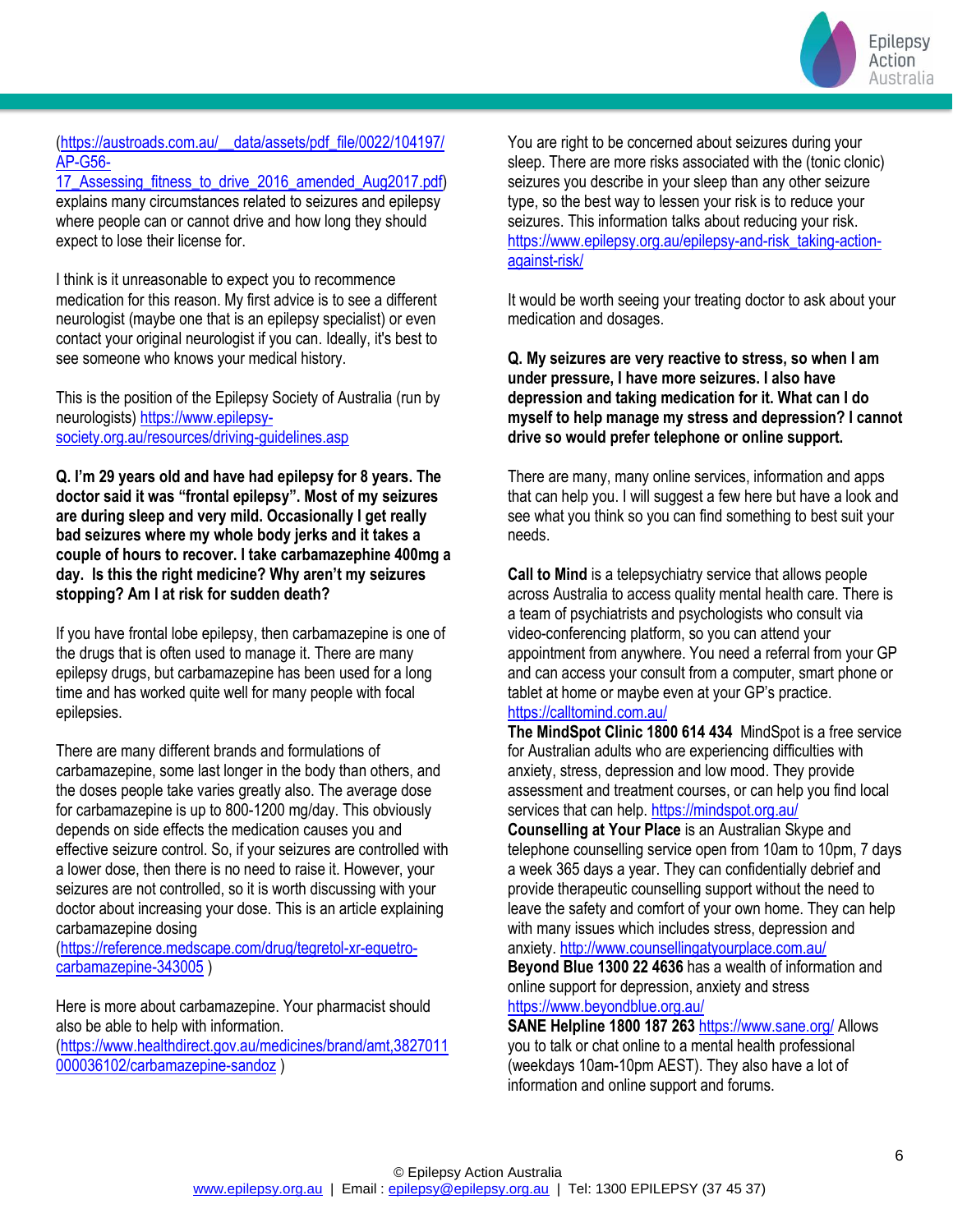Epilepsy Action Australia

**THIS WAY UP™** provides online learning programs and CBT, education and research in anxiety, depressive disorders and physical health[. https://thiswayup.org.au/](https://thiswayup.org.au/)

**MoodGym** is an online self-help tool to help prevent and manage symptoms of depression and anxiety. <https://moodgym.com.au/>

**Moodjuice Self Help Guide** is a free online book about stress and self hel[p https://www.moodjuice.scot.nhs.uk/Stress.asp](https://www.moodjuice.scot.nhs.uk/Stress.asp)

Stress: There are endless apps to help manage stress. Some well-known ones include:

include intricate illustrations, detailed portraits, enormous abstracts and even eye-catching photography.

This year we have pieces starting from just \$10, right up to many hundreds of dollars. It's an opportunity not to be missed! The Auction runs from 1<sup>st</sup> May the end of the month with various pieces being added every week and closing at different times. So be sure to keep checking the site - **[check it out here](https://www.vision6.com.au/ch/10583/2c6dtvc/2420417/ups6bc0JnvEvGC5HZC3j.5bfn6eq02kYolDEOH_I-2.html)**[:](https://www.vision6.com.au/ch/10583/2c6dtvc/2420417/ups6bc0JnvEvGC5HZC3j.5bfn6eq02kYolDEOH_I-3.html) <https://www.artforepilepsy.com.au/> See just some of the pieces below up for grabs!

**Headspace** is a comprehensive meditation app, with guided and unguided meditations to help you through all phases of your life. It offers ten free sessions, with hundreds of hours of extra content if you love it and want to subscribe.

### <https://www.headspace.com/>

**Stop Breathe Think** aims to give you the chance, and skills, to stop everything, just breathe,

and think. The guided meditations cover a range of goals and are constructed to help you take some time out and

concentrate on yourself.<https://www.stopbreathethink.com/> **Calm** is designed to help you be calm. With stunning backgrounds that you can stare at for ages, and a range of meditations, Calm provides a space for you to get away from it all, without having to go anywhere.<https://www.calm.com/> **Smiling Mind Is a free app meditation program developed by** psychologists and educators to help bring mindfulness into your life[. https://www.smilingmind.com.au/](https://www.smilingmind.com.au/)

### **Taking Action – What's happening at Epilepsy Action**

### *ART FOR EPILEPSY 2019!*

**[Art for Epilepsy](https://www.vision6.com.au/ch/10583/2c6dtvc/2420417/ups6bc0JnvEvGC5HZC3j.5bfn6eq02kYolDEOH_I-1.html)** is back for 2019! Don't miss this opportunity to get an amazing artwork while helping those impacted by epilepsy.

Now in its 4th year, Art for Epilepsy is an online art auction that sees artists from around the country donate original works that incorporate the colour purple – the internationally recognised colour for epilepsy awareness – with all proceeds going to support the work of Epilepsy Action Australia. Donated pieces come from a broad spectrum of visual art disciplines, and



### **GLOBAL HEALTH INITIATIVE CONFERENCE & MASTERCLASS**

Not-for-profit organisation Global Health Initiative, a foundation focused on medicinal cannabis education and research, is pleased to present a one-day conference and one-day masterclass on medicinal cannabis and treatment of mental health conditions in Melbourne on 20 & 21 July 2019. Our CEO,



Carol Ireland is a Consumer Representative on the GHI Advisory Board.

The conference is open to all healthcare practitioners who wish to understand more about medicinal cannabis and other nutritional medicine approaches to treatment of common mental health conditions. We would love it if you could share this information with your doctors, as bookings are essential to attend. They can find out **[more information here](https://www.vision6.com.au/ch/10583/2c6dtvc/2420640/ups6bc0JnvEvGC5HZC3jBlwUwWMaRnMv8bJjmShy-1.html)**: <https://www.epilepsy.org.au/global-health-initiative/>